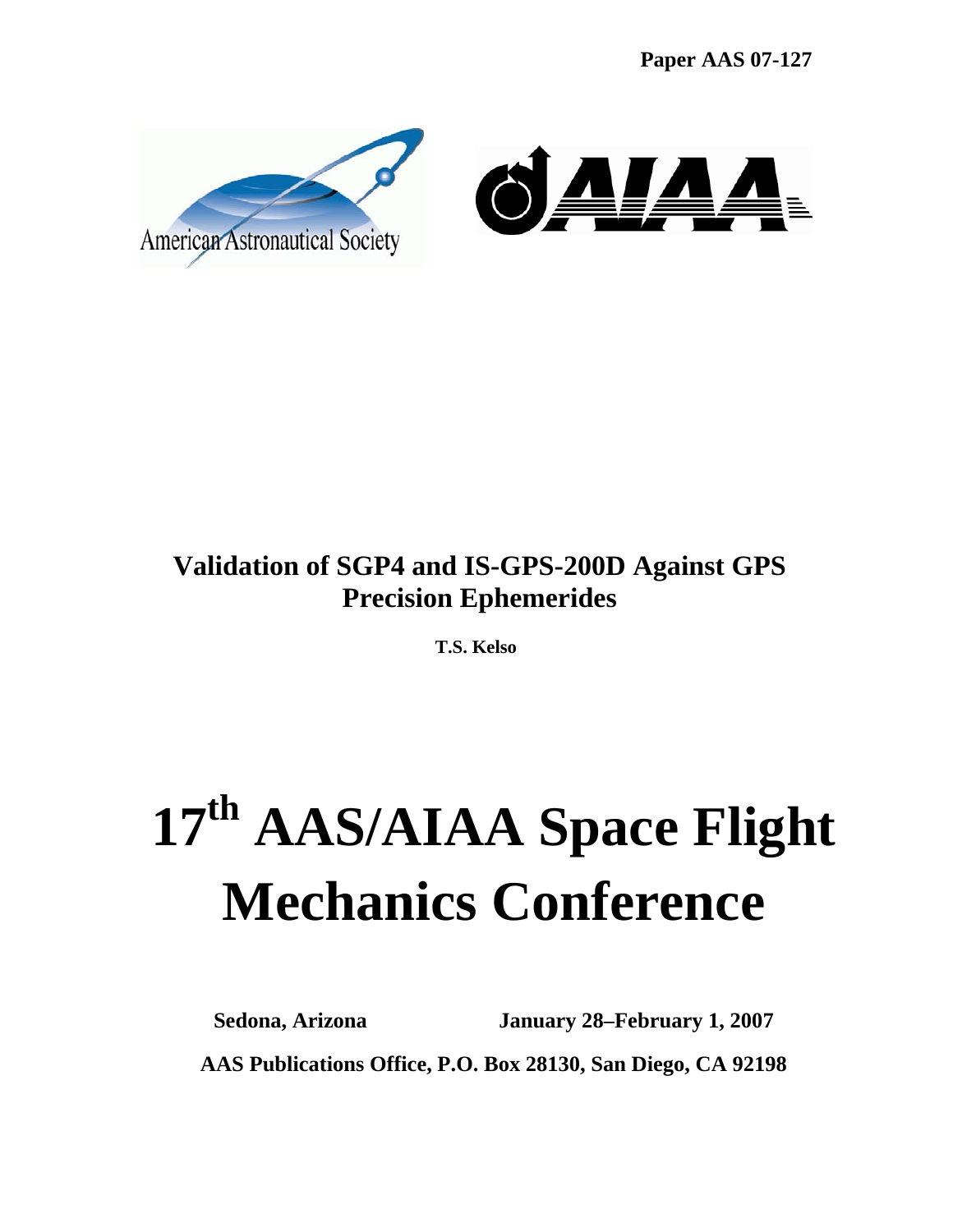## **VALIDATION OF SGP4 AND IS-GPS-200D AGAINST GPS PRECISION EPHEMERIDES**

## **T.S. Kelso\***

Many applications use the NORAD SGP4 orbital model for predicting satellite ephemerides and often these applications require knowledge of the errors associated with those predictions. Unfortunately, the SGP4 orbital data, in the form of two-line element (TLE) sets, does not provide any kind of accuracy information. Some approaches have been published which purport to estimate these errors by performing consistency or abutment checks, but they do not validate their assumptions or provide any validation by comparison to high-accuracy ephemerides. This paper will assess the suitability of these approaches by comparing SGP4 ephemerides to precision ephemerides available for the GPS constellation.

#### **INTRODUCTION**

 $\overline{a}$ 

As the most complete source of orbital element information available to the public on the full catalog of objects in Earth orbit today, the NORAD two-line element sets (TLEs) together with the associated SGP4 orbital model—are used in a wide variety of orbit propagation tasks. As with any type of prediction, however, analysts need to be able to estimate the uncertainty associated with these predictions in order to quantify the level of confidence in the resulting analysis. Applications such as conjunction analysis, in particular, are very dependent on being able to specify the prediction uncertainty in order to facilitate critical decision making.

Unfortunately, TLEs do not come with an associated covariance estimate. That means users are faced with having to either ignore the inherent uncertainty associated with the SGP4 predictions or to develop other methods for estimating the covariance a posteriori.

Several papers have addressed how this might be done in the past, but each of these approaches has shortcomings which prevent their implementation in practical applications. In the MAESTRO approach,<sup>1</sup> the accuracy of the TLE data is compared to the observation data used to generate the TLE data in the first place. This approach presents a variety of problems, since not only is the calibration source not independent of the data,

<sup>\*</sup> Technical Program Manager, Center for Space Standards & Innovation, 7150 Campus Drive, Suite 260, Colorado Springs, CO 80920-6522. E-mail: tskelso@centerforspace.com. Phone: (719) 573-2600.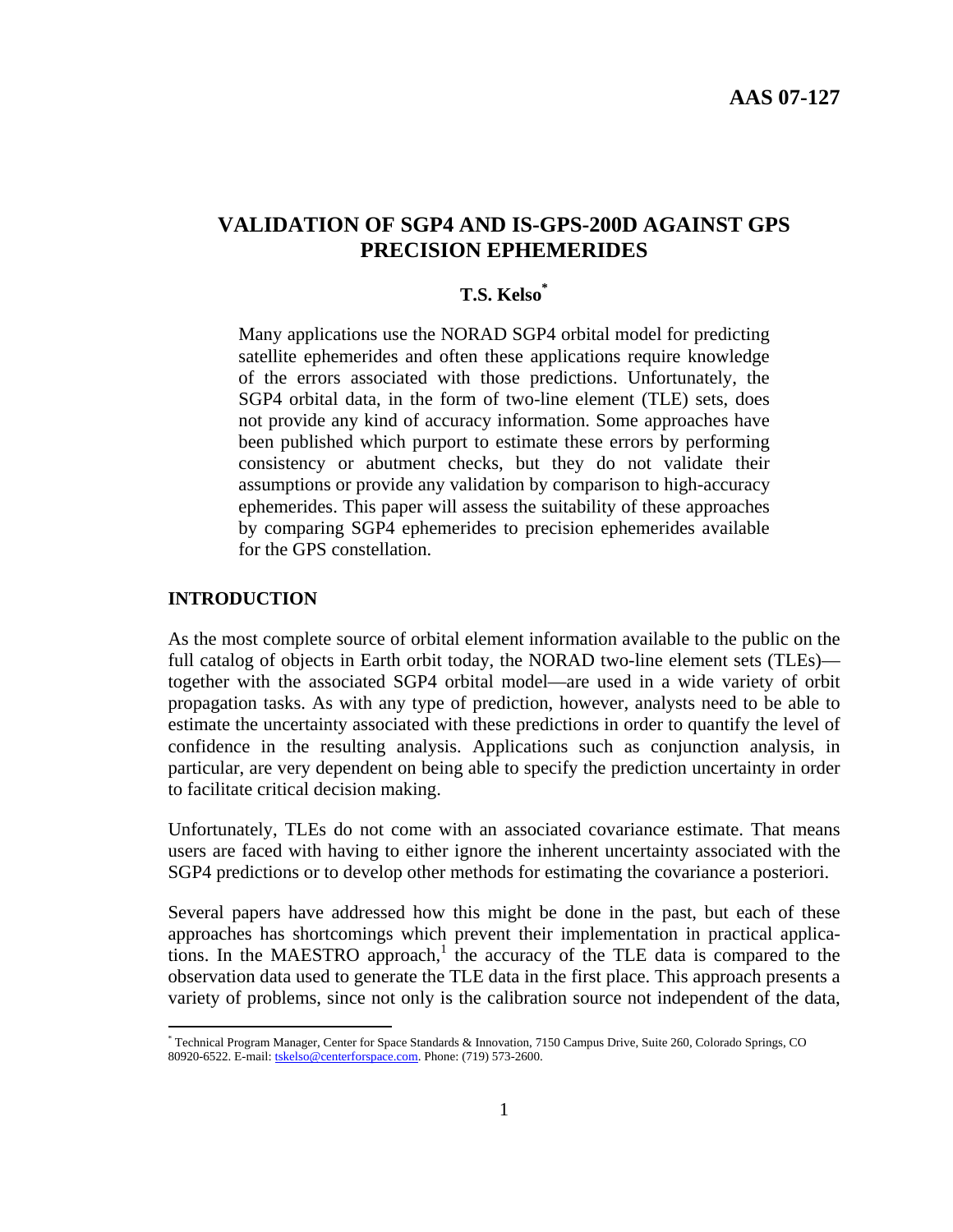but the data used is not available to the majority of researchers. As such, it does nothing to address the fundamental problem.

In the COVGEN approach,<sup>2</sup> TLEs are compared to each other to determine how TLE predictions change with the propagation interval. While this approach is suitable for use by the general public, since it uses only publicly available TLE data, it makes several assumptions regarding the properties of the errors which are not properly validated. In particular, assumptions are made that the TLE prediction errors are unbiased and that error growth is independent of whether the TLEs are propagated forward or backward in time relative to the TLE epoch. As we shall see soon, these assumptions are not supported by a closer examination of the data.

#### **OBJECTIVES**

The goal of this paper is to examine the general approach proposed in COVGEN to assess its general suitability for developing covariance estimates for applications which require them. To accomplish this goal, we will use an independent truth data set of much higher accuracy than that provided by SGP4 with TLE data and analyze the SGP4 prediction error as a function of propagation interval. We will then generate TLE consistency results, as done in COVGEN, to see how these results compare to our truth results. We will also examine whether SEM or Yuma almanac data for the GPS constellation provide any additional capability for this particular set of satellites.

Through this process, several characteristics of the TLE consistency data should become clearer, suggesting ways to modify or improve on the COVGEN approach for estimating TLE covariance data.

#### **TEST DATA**

In order to properly test the accuracy of the GPS almanac and TLE data, it is necessary to choose an appropriate data set which mitigates spurious results which might occur from maneuvers or other anomalies of any of the operational GPS satellites. As such, the operational status of the GPS constellation was assessed for 2006 by examining the NANUs (Notice Advisory to NAVSTAR Users) issued by the GPS Operations Center.

For this study, each operational satellite is referred to by its PRN (Pseudo-Random Noise) Number, which can range from 1-32. As of the end of 2006, PRN 32 had not yet been assigned to an operational satellite. PRNs 12 and 31 were not launched until late 2006 and are not further considered for this study. PRNs 3, 5, 6, 15, 25, 29, and 30 were discarded because they experienced 10 or more outage days during 2006, indicating the potential for problems which might affect this analysis. Figure 1 summarizes these results by showing outages for each satellite in red, with those satellites not used for this study in yellow.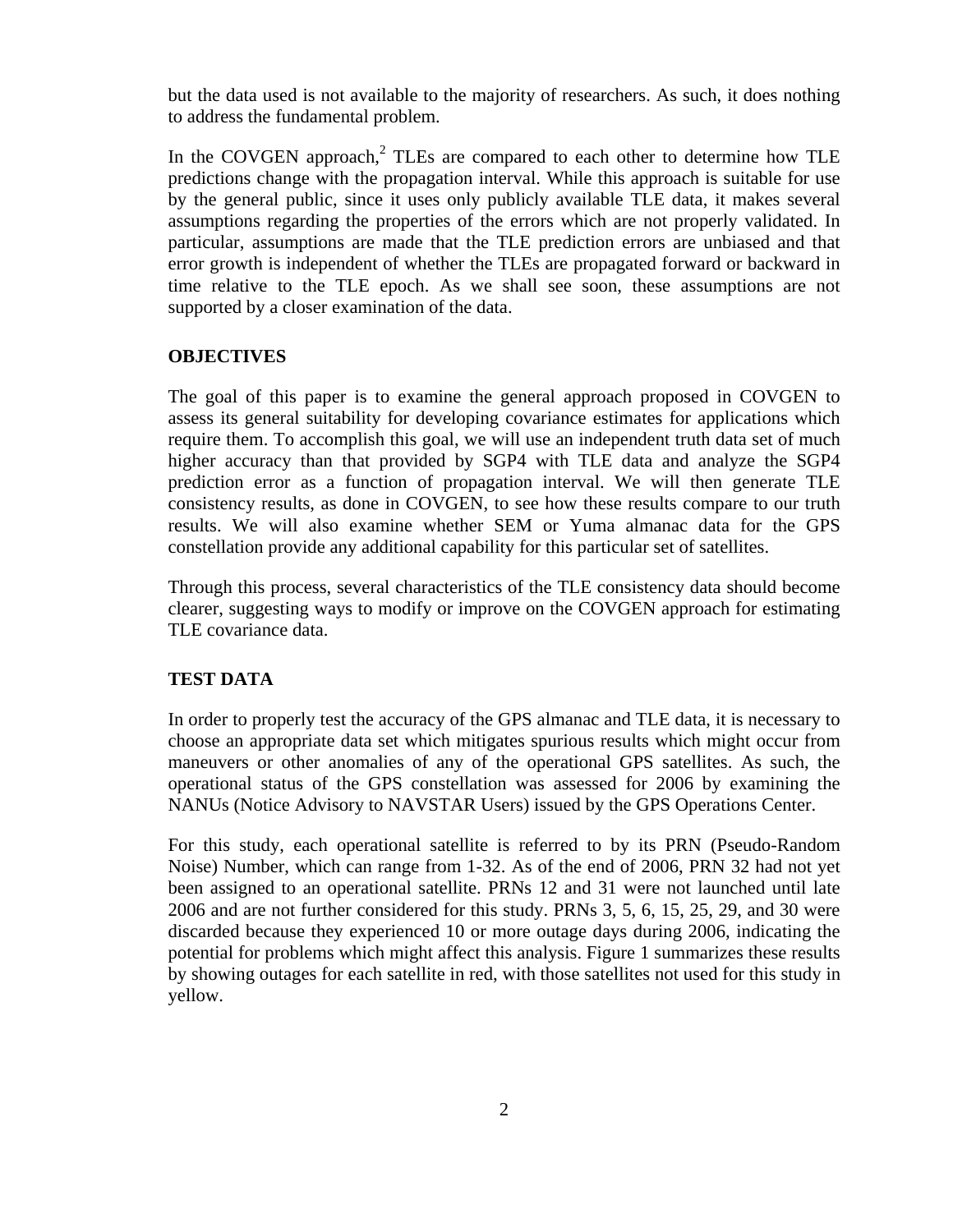

**Figure 1. GPS Constellation Outages for 2006** 

Of the remaining 22 operational GPS satellites, the period from Day 147 to Day 217 (between the green vertical lines in Figure 1) was the longest period where none of these satellites experienced an outage. As a result, it was decided to select the period from Day 150 (May 30) to the end of Day 210 (Jul 29) for this analysis. SEM almanacs for GPS Week 353, TOA 233472 to GPS Week 361, TOA 589824 were used for the almanac data and TLEs from Day 150 to Day 210 were selected for all 22 satellites.

#### **TRUTH DATA**

In order to have confidence in our analysis of various estimation techniques, it is vital to have a reliable source of truth data with which to work. Because of its use for a variety of high-precision navigation and timing applications, the operational GPS constellation is well suited for providing this type of data. The operational GPS constellation is closely monitored on a continuous basis by a global network of sensors, including laser ranging. These observations are then post-processed to provide high-precision ephemerides which are used in the most demanding navigation and timing applications. These data are provided on a regular basis and readily available to the public.

The US National Geospatial-Intelligence Agency (NGA) makes GPS Satellite Precise Ephemeris (PE) data available daily, in the standard SP3 format, via the GPS Division of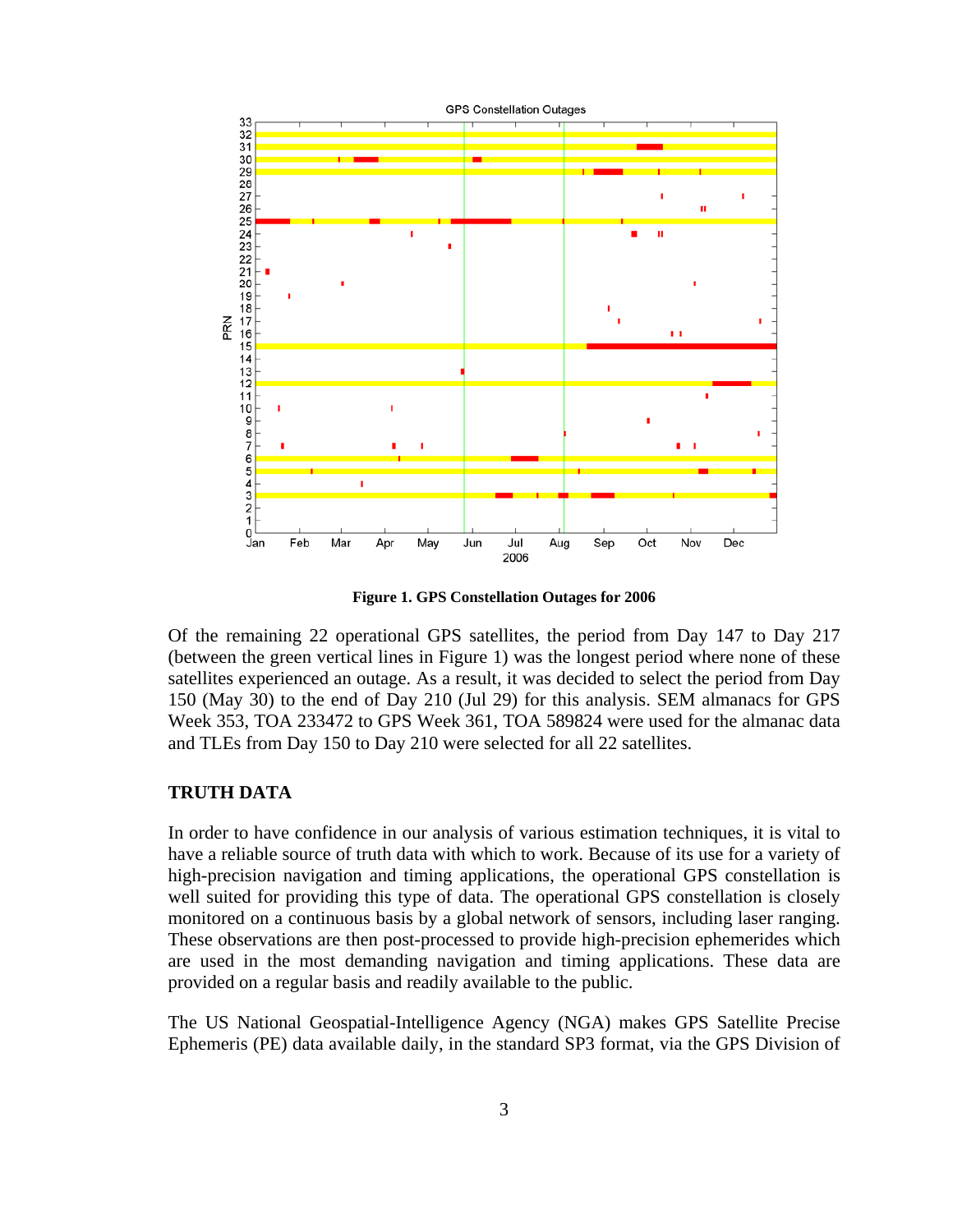the GeoInt Sciences Office.† The data is provided as Earth-centered Earth-fixed (ECEF) trajectories using the WGS 84 coordinate system, providing position and velocity at 15 minute intervals, referenced to GPS time. The advertised accuracy of these data can be found on the NGA/IGS GPS Orbit (Ephemeris) Comparison page.<sup>†</sup>

For the data used in this study, the mean difference is 16.8 cm with a standard deviation of 1.1 cm. Combined with the advertised accuracy of the IGS (International GNSS Service) products, which are calibrated with satellite laser ranging measurements, of less than 5 cm,  $\sin^8$  the overall accuracy should be well within 25 cm. This error is well below the level of the TLE error, as will be seen later.

#### **METHODOLOGY**

The first step in the analysis was to take the precise ephemeris data for the entire period and generate individual data files by PRN. This step was pretty straightforward, since the SP3 data already provides ECEF position at 15-minute (GPS Time) intervals for all operational GPS satellites. It was only necessary to separate out the data by satellite and format it for later use. No conversions were applied to the position or time during this process.

The next step was to take the SEM almanac data and generate ephemerides for each almanac for the entire analysis period. In order to best match the precise ephemerides, this data was produced at the same 15-minute GPS Time points in ECEF position. Generation was in accordance with IS-GPS-200D.<sup>3</sup>

It should be noted that similar data, the Yuma almanacs, could have been used, but analysis in this study showed that predictions using this data in accordance with IS-GPS-200D yielded results which agreed with those from the SEM almanacs to better than 1 mm—far better than the accuracy of even the precise ephemerides. As such, only the SEM almanac data set was used for this analysis to avoid redundancy.

The data from each data set were generated as STK external data sets, so that STK could be used to perform the necessary coordinate transformations to allow comparison of the almanac ephemerides to the precise reference trajectory in the RIC (radial, in-track, cross-track) coordinate system of the reference trajectory. The RIC position of each data point from each almanac ephemeris was then collected as a function of propagation interval (forward or backward) from the reference time (TOA) for that almanac.

Next, the data for each TLE was propagated, using NORAD SGP4 orbital model now implemented in STK.<sup>4</sup> STK performed the appropriate coordinate conversions to calculate the RIC position of each TLE ephemeris point, on the same 15-minute GPS Time points as used in the precise ephemerides. As with the almanac data, the RIC

 $\overline{a}$ 

<sup>†</sup> http://earth-info.nga.mil/GandG/sathtml/PEexe.html.<br>‡ http://earth-info.nga.mil/GandG/sathtml/ngaigscompare.html.<br>§ http://igscb.jpl.nasa.gov/components/prods.html.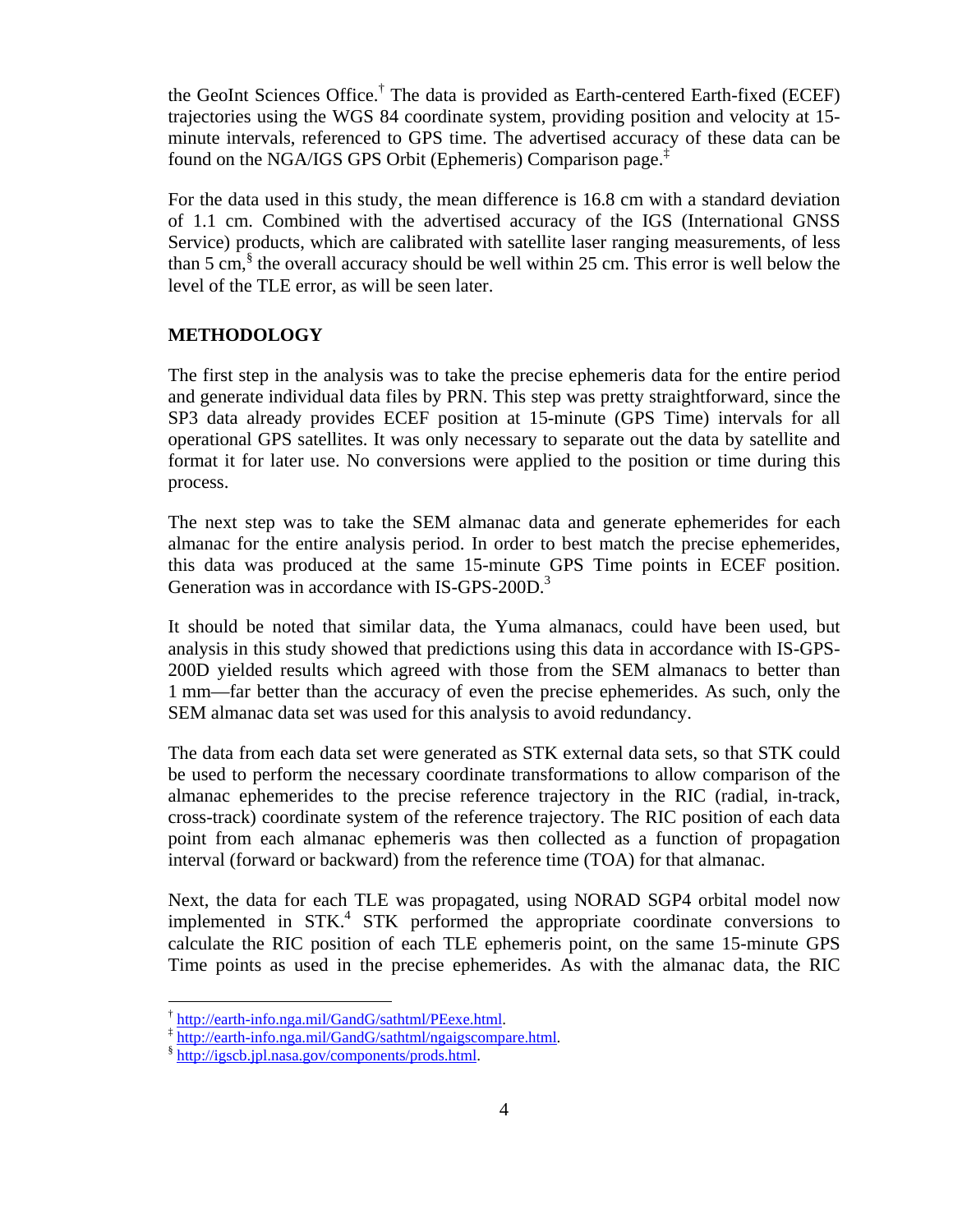position of each point was then collected as a function of the propagation interval from the epoch of the TLE.

#### **RESULTS: ALMANAC COMPARISON TO PRECISE EPHEMERIDES**

For each of the 22 satellites selected for this study, 60 SEM almanacs were used with IS-GPS-200D to generate ephemeris files for the period 2006 May 30 00:00:00 GPST to 2006 Jul 30 00:00:00 GPST at 15-minute intervals (a total of 1,320 files). RIC positions for each satellite, referenced to the corresponding precise ephemeris were calculated for a period of  $\pm 15$  days from the TOA of each almanac. The RIC data was then plotted as a function of propagation interval. Page restrictions prohibit inclusion of all the resulting plots, so two representative plots (PRN10 and PRN11) are chosen as examples. All of the plots, however, are available for review at http://celestrak.com/publications/AAS/07- 127/.



**Figure 2. PRN10 Almanac Comparison to Precise Ephemeris**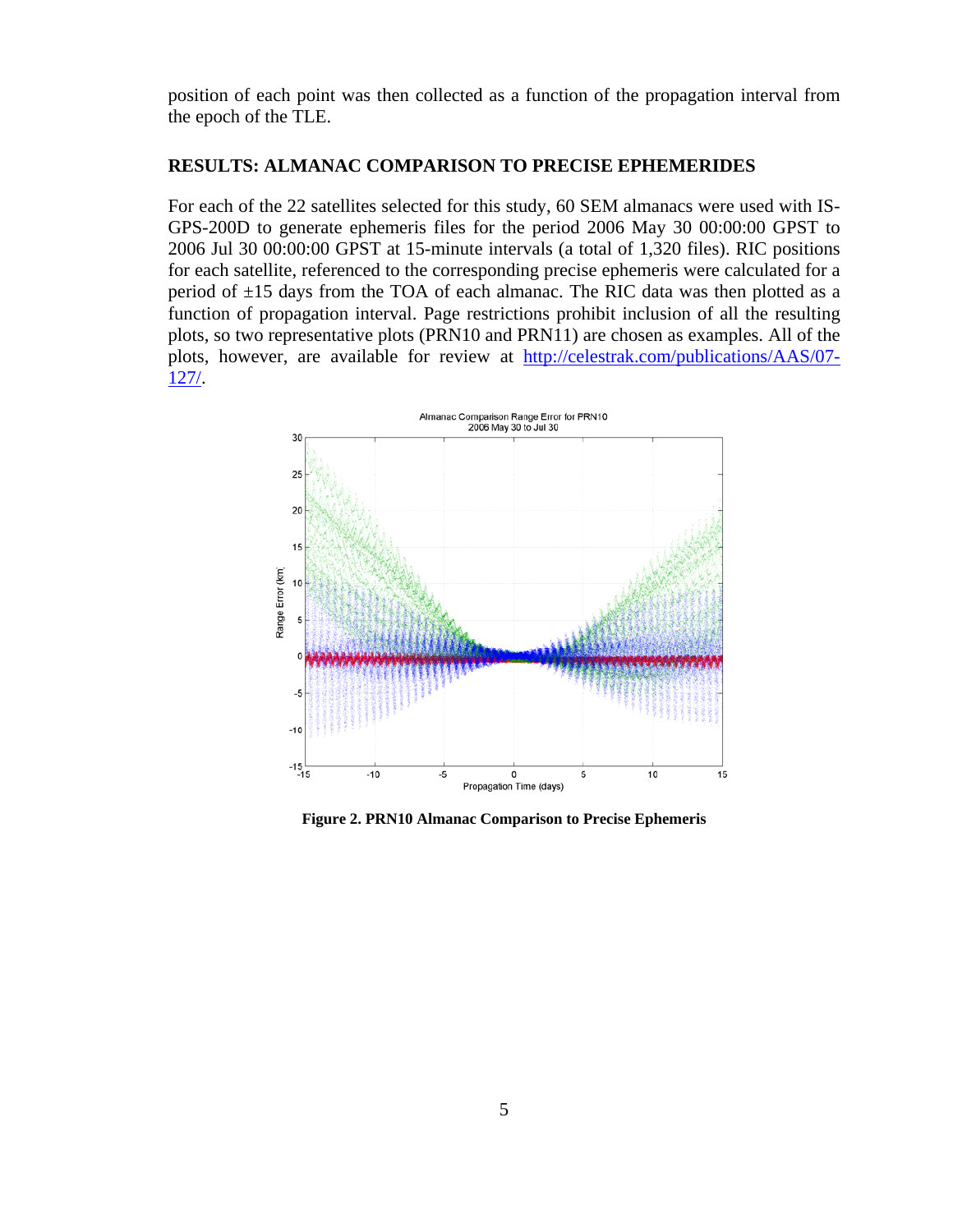

**Figure 3. PRN11 Almanac Comparison to Precise Ephemeris** 

All plots show radial errors in red, in-track errors in green, and cross-track errors in blue. Periodic oscillations seen in the errors are a result of the mismatch between the simplistic propagation model used for the almanacs (and, as we will see shortly, for TLEs with SGP4) compared to the full geopotential modeling in the precise ephemerides.

Simplified views of Figure 2 and Figure 3 are provided in Figure 4 and Figure 5, respectively, showing only the fundamental statistical results, binned to the closest day in propagation time. Each plot shows the mean value for each bin along with a one-sigma error bar for that bin. These simplified plots should make it easier to discern the bias and variance characteristics of each plot.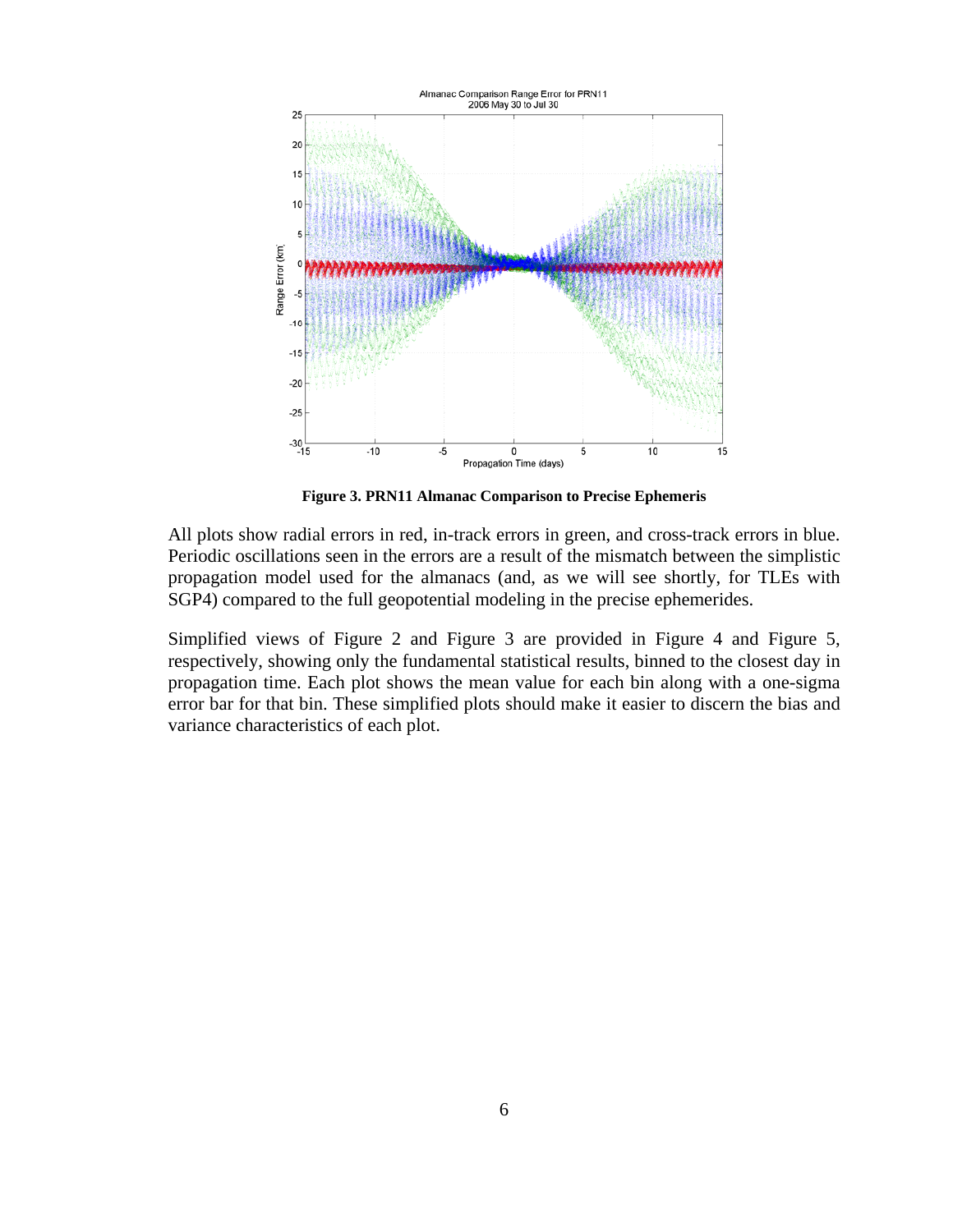

**Figure 4. PRN10 Almanac Comparison Statistics** 



**Figure 5. PRN11 Almanac Comparison Statistics** 

From a review of all plots, the following patterns were discerned:

1. The in-track error was generally dominant, followed by the cross-track error. The radial error was typically far smaller than either of the other errors.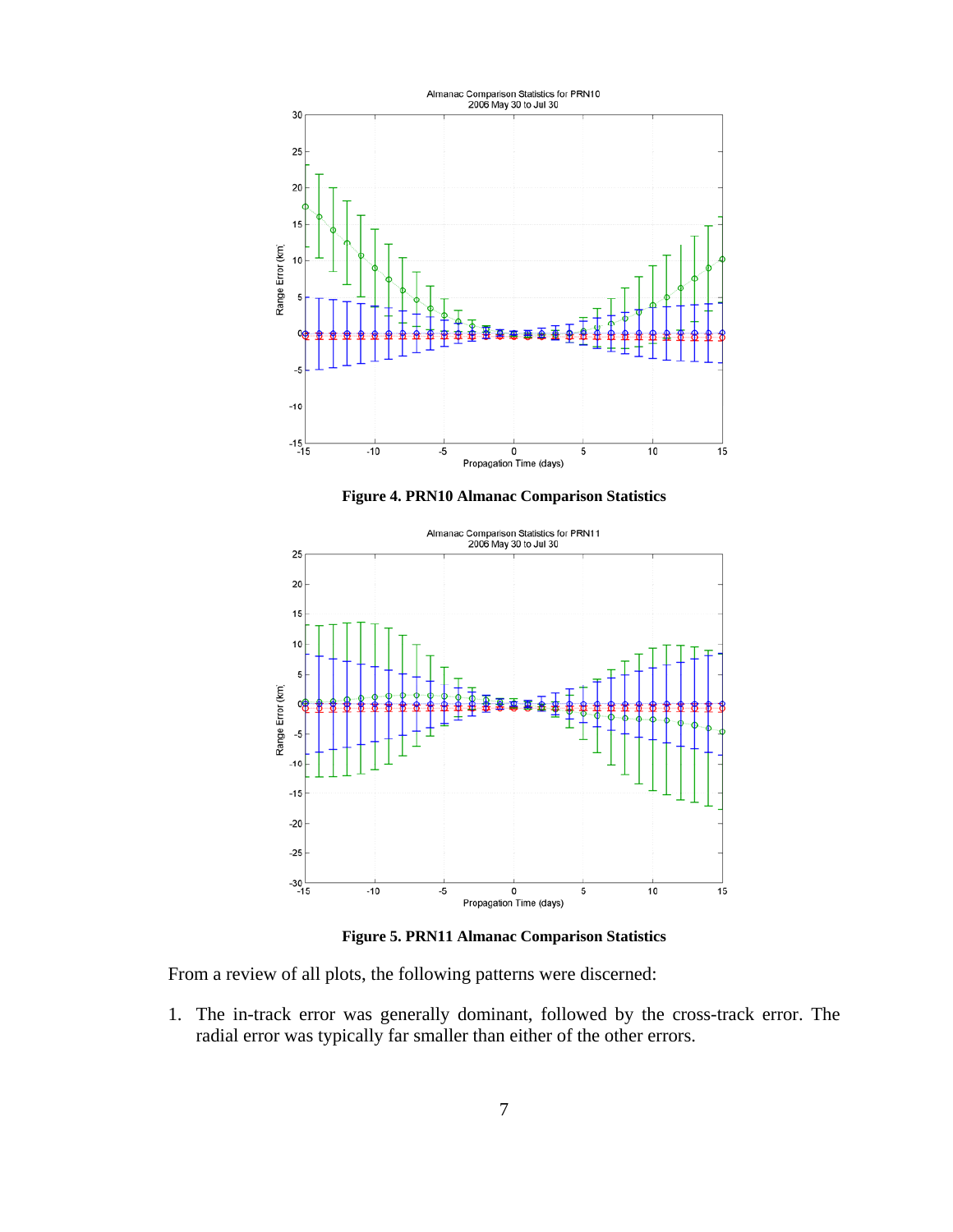- 2. The radial and cross-track errors were not significantly biased, with the range of errors typically including the reference trajectory at the one-sigma level. The in-track error, however, showed some slight bias in most cases (Figure 3 and Figure 5) and significant bias in others (Figure 2 and Figure 4).
- 3. Errors were generally symmetric with respect to propagation direction.
- 4. Errors grow as a function of propagation interval (both forward and backward).

#### **RESULTS: TLE COMPARISON TO PRECISE EPHEMERIDES**

For each of the 22 satellites, all TLEs for Days 150 to 210 were used with SGP4 to compare to the precise ephemerides (the number of TLEs used for each satellite is shown in Table 1) for the period 2006 May 30 00:00:00 GPST to 2006 Jul 30 00:00:00 GPST at 15-minute intervals. RIC positions for each satellite, referenced to the corresponding precise ephemeris, were calculated for a period of  $\pm 15$  days from the epoch of each TLE. As before, the RIC data was then plotted as a function of propagation interval. Representative plots are shown in Figure 6 through Figure 9 below.

| <b>PRN</b> | <b>International</b><br><b>Designator</b> | <b>NORAD</b><br>Catalog<br><b>Number</b> | <b>TLEs</b> |
|------------|-------------------------------------------|------------------------------------------|-------------|
| 01         | 1992-079A                                 | 22231                                    | 80          |
| 02         | 2004-045A                                 | 28474                                    | 95          |
| 04         | 1993-068A                                 | 22877                                    | 82          |
| 07         | 1993-032A                                 | 22657                                    | 93          |
| 08         | 1997-067A                                 | 25030                                    | 78          |
| 09         | 1993-042A                                 | 22700                                    | 83          |
| 10         | 1996-041A                                 | 23953                                    | 88          |
| 11         | 1999-055A                                 | 25933                                    | 84          |
| 13         | 1997-035A                                 | 24876                                    | 86          |
| 14         | 2000-071A                                 | 26605                                    | 81          |
| 16         | 2003-005A                                 | 27663                                    | 84          |
| 17         | 2005-038A                                 | 28874                                    | 83          |
| 18         | 2001-004A                                 | 26690                                    | 81          |
| 19         | 2004-009A                                 | 28190                                    | 81          |
| 20         | 2000-025A                                 | 26360                                    | 89          |
| 21         | 2003-010A                                 | 27704                                    | 83          |
| 22         | 2003-058A                                 | 28129                                    | 86          |
| 23         | 2004-023A                                 | 28361                                    | 84          |
| 24         | 1991-047A                                 | 21552                                    | 86          |
| 26         | 1992-039A                                 | 22014                                    | 149         |
| 27         | 1992-058A                                 | 22108                                    | 81          |
| 28         | 2000-040A                                 | 26407                                    | 82          |

#### **Table 1. PRN Mapping**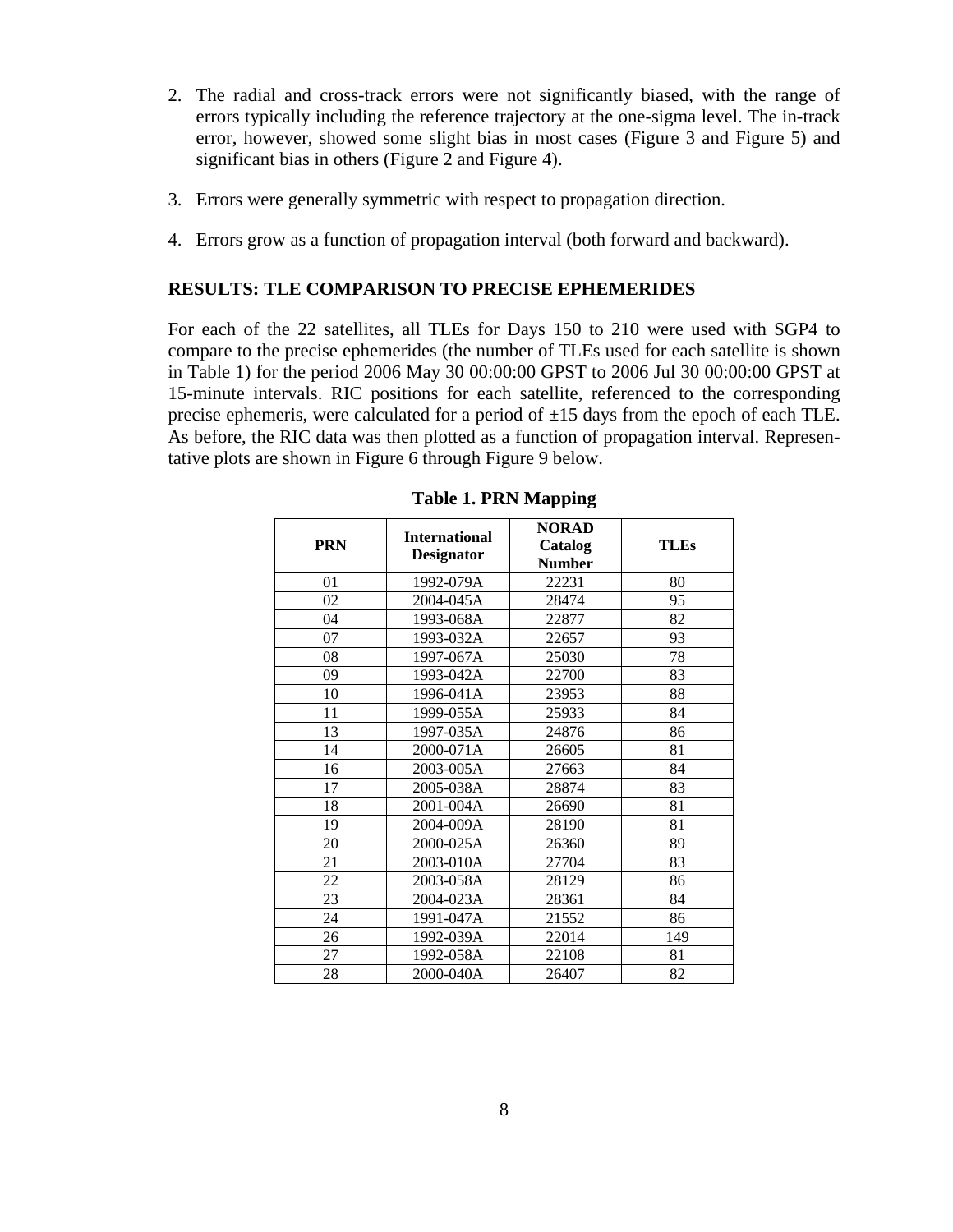

**Figure 6. PRN10 TLE Comparison to Precise Ephemeris** 



**Figure 7. PRN11 TLE Comparison to Precise Ephemeris**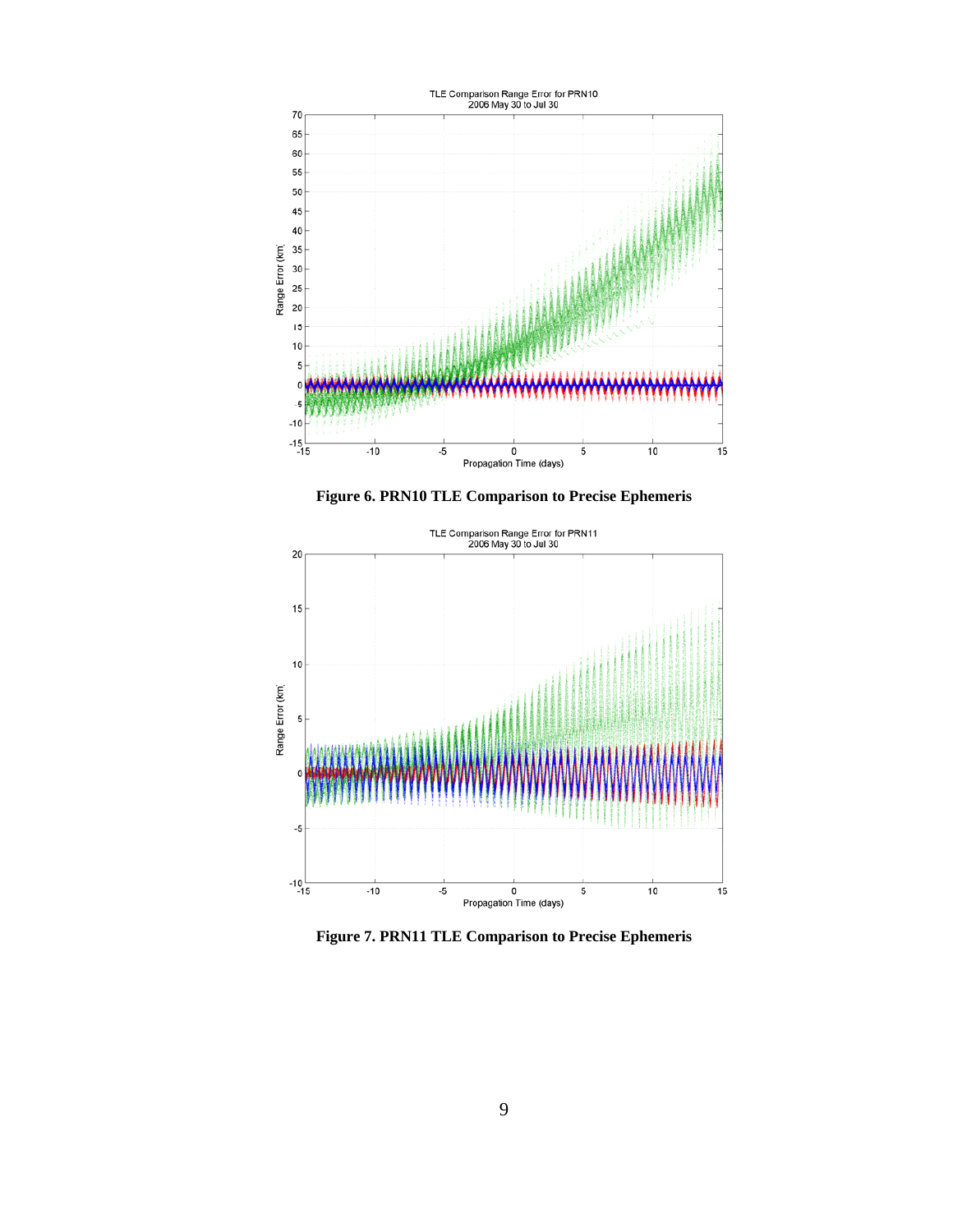





**Figure 9. PRN11 TLE Comparison Statistics** 

From a review of all TLE comparison plots, the following patterns were discerned:

1. The in-track error was again generally dominant, although in this case it was typically followed by radial error and then cross-track error.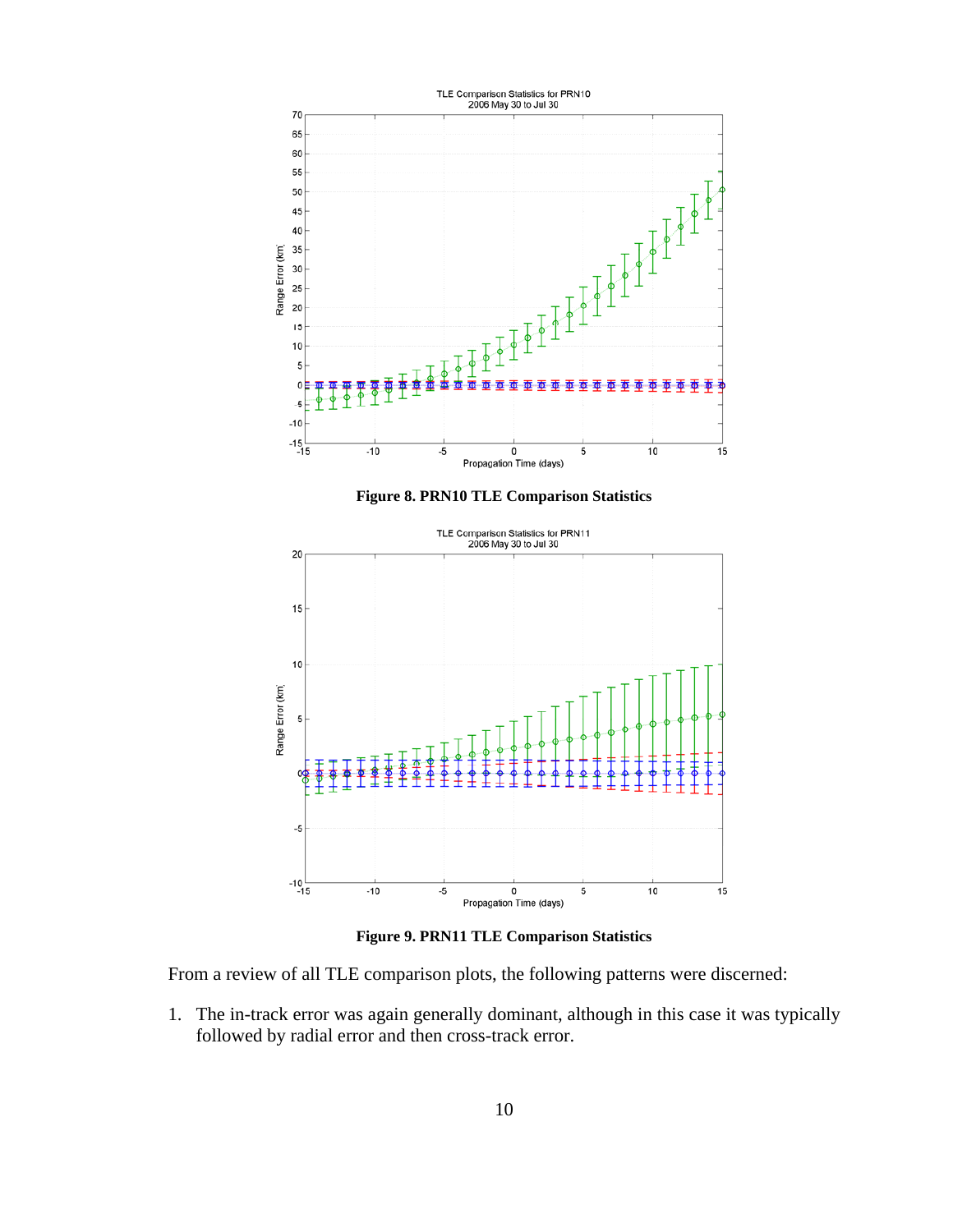- 2. There were significant biases in the in-track error. There were some slight biases in the other two coordinates, in some cases.
- 3. Errors were clearly not symmetric with respect to propagation direction.
- 4. While the bias grew with time, often the variance did not.

Many of these effects were masked in the COVGEN report, since the errors were assumed to be symmetric in both time and direction.

#### **RESULTS: ALMANAC AND TLE COMPARISONS**

The error profiles of the almanac and TLE propagators show some significant differences. While the maximum error over the  $\pm 15$  day interval is comparable, the distribution of the error with time is considerably different. In addition, the minimum error for the TLEs does not seem to occur at 0 propagation time, as is the case with the almanacs, nor is the minimum one-sigma error as small for the TLEs.

#### **RESULTS: TLE CONSISTENCY**

A TLE consistency analysis was performed for all satellites to attempt to determine whether such an analysis could reasonably approximate the error distribution seen in the comparison of the TLE predictions to the precise ephemerides. For each satellite, each pair of TLEs was used to calculate the TLE positions at the epoch times of the two TLEs.

For TLE<sub>i</sub> and TLE<sub>j</sub>, with epoch times  $t_i$  and  $t_j$ , TLE<sub>i</sub> and TLE<sub>j</sub> are each propagated to  $t_i$ and  $t_j$ . For TLE<sub>i</sub>, propagating to  $t_i$  is a propagation time of 0 and propagating to  $t_j$  is a propagation time of  $t_j - t_i$ . For TLE<sub>j</sub>, propagating to  $t_i$  is a propagation time of  $t_i - t_j$  and propagating to  $t_i$  is a propagation time of 0. The position for TLE<sub>i</sub> is assumed to be 'true' at  $t_i$  and the position of TLE<sub>j</sub> is assumed to be 'true' at  $t_j$ . These reference states are then used to calculate the RIC position of the other state.

Following this process for a set of n TLEs, there are

$$
\binom{n}{2} = \frac{n!}{2!(n-2)!} = \frac{n(n-1)}{2}
$$

possible combinations of TLEs. This number was further reduced by only using pairs where  $|t_i - t_j| \leq 15$  days.

The resulting plots are shown in Figure 10 through Figure 13 below. While the highfrequency periodic effects are lost as a result of the low-frequency of TLE updates and there is an artificial pinching of the error around 0 propagation time, as a result of our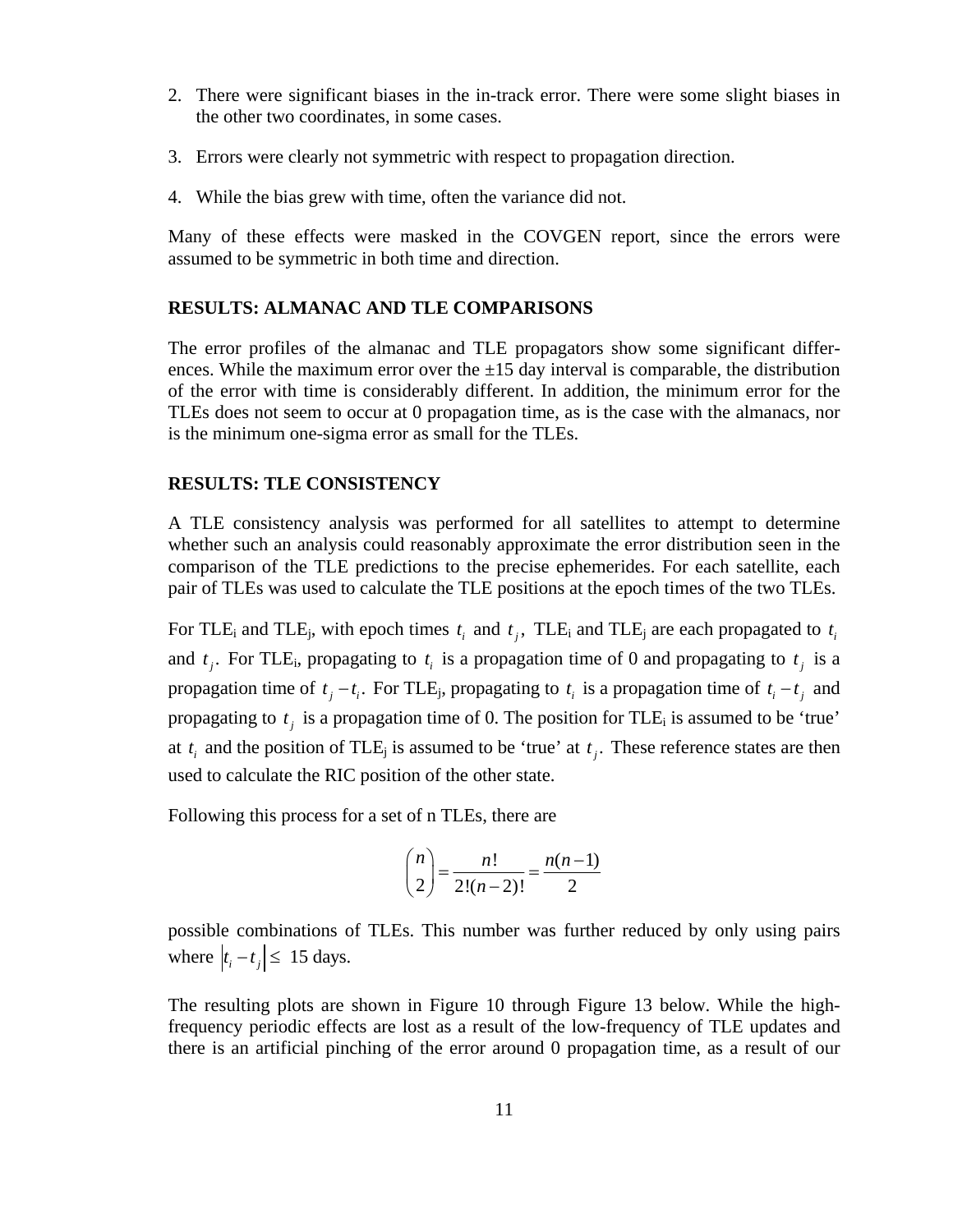assumptions, a comparison of the TLE consistency plots to the TLE comparison plots shows a good match of the overall characteristics.







**Figure 11. PRN11 TLE Consistency Plot**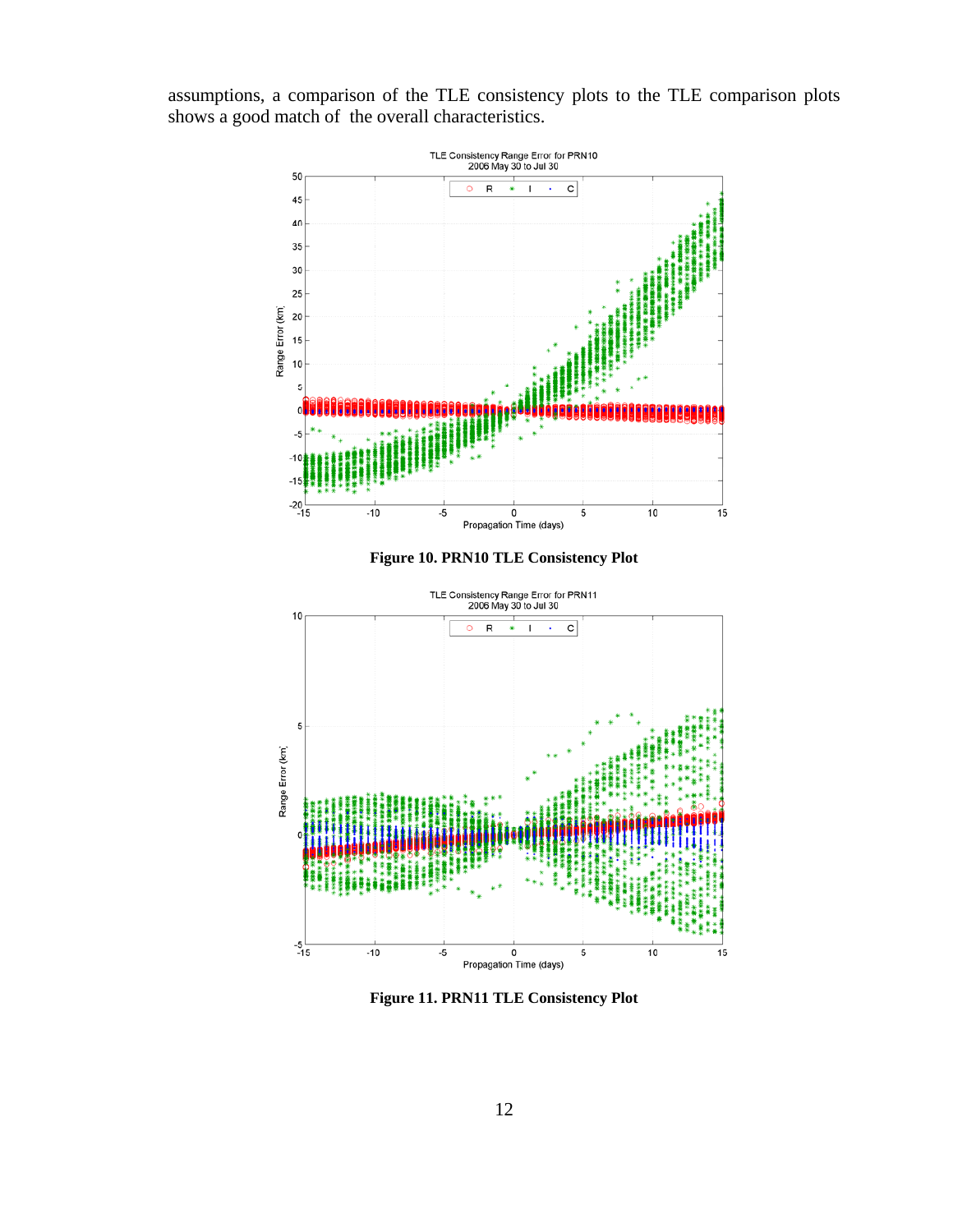





**Figure 13. PRN11 TLE Consistency Statistics**